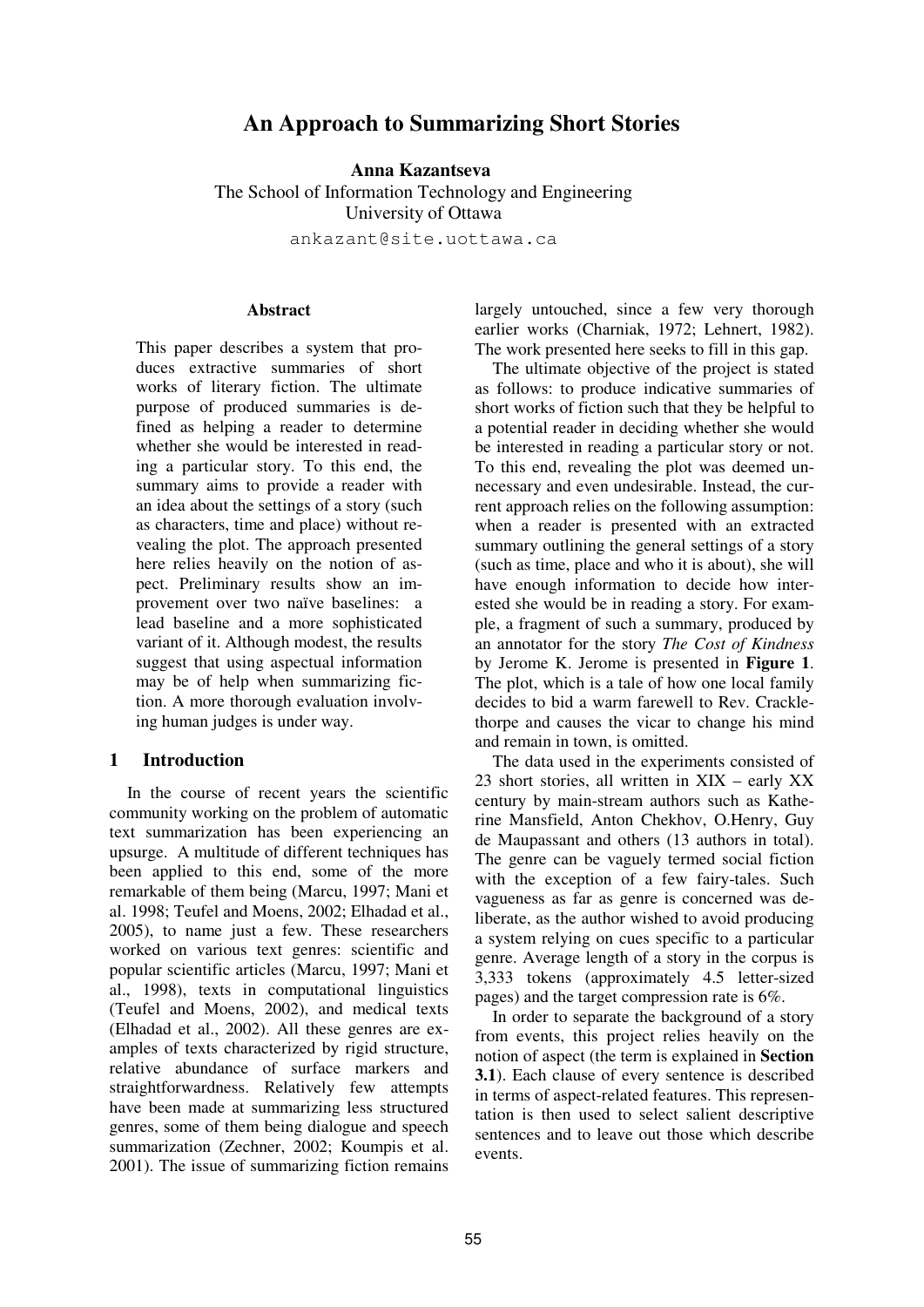#### **Figure 1. A fragment of a desired summary for** *The Cost of Kindness* **by Jerome K. Jerome.**

*The Cost of Kindness* Jerome K. Jerome (1859-1927)

Augustus Cracklethorpe would be quitting Wychwood-on-the-Heath the following Monday, never to set foot--so the Rev. Augustus Cracklethorpe himself and every single member of his congregation hoped sincerely--in the neighbourhood again. […] The Rev. Augustus Cracklethorpe, M.A., might possibly have been of service to his Church in, say, some East-end parish of unsavoury reputation, some mission station far advanced amid the hordes of heathendom. There his inborn instinct of antagonism to everybody and everything surrounding him, his unconquerable disregard for other people's views and feelings, his inspired conviction that everybody but himself was bound to be always wrong about everything, combined with determination to act and speak fearlessly in such belief, might have found their uses. In picturesque little Wychwood-on-the-Heath [...] these qualities made only for scandal and disunion.

The organization of the paper follows the overall architecture of the system. **Section 2** provides a generalized overview of the preprocessing stage of the project, during which pronominal and nominal *anaphoric references* (the term is explained in **Section 2**) were resolved and main characters were identified. **Section 3** briefly reviews the concept of aspect, gives an overview of the system and provides the linguistic motivation behind it. **Section 4** describes the classification procedures (machine learning and manual rule creation) used to distinguish between descriptive elements of a story and passages that describe events. It also reports results. **Section 5** draws some conclusions and outlines possible directions in which this work may evolve.

### **2 Data Pre-Processing**

Before working on selecting salient descriptive sentences, the stories of the training set were analyzed for presence of surface markers denoting characters, locations and temporal anchors. To this end, the GATE Gazetteer (Cunningham et al., 2002) was used, and only entities recognized by it automatically were considered.

The findings were as follows. Each story contained multiple mentions of characters (an average of 64 mentions per story). Yet only 22 location markers were found, most of these being street names. The 22 markers were found in 10 out of 14 stories, leaving 4 stories without any identifiable location markers. Only 4 temporal anchors were identified in all 14 stories: 2 absolute (such as years) and 2 relative (names of holidays). These findings support the intuitive idea that short stories revolve around their characters, even if the ultimate goal is to show a larger social phenomenon.

Due to this fact, the data was pre-processed in such a way as to resolve pronominal and nominal *anaphoric references* to animate entities. The

term *anaphora* can be informally explained as a way of mentioning a previously encountered entity without naming it explicitly. Consider examples *1a* and *1b* from *The Gift of the Magi* by O. Henri. *1a* is an example of pronominal anaphora, where the noun phrase (further NP) *Della* is referred to as an *antecedent* and both occurrences of the pronoun *her* as *anaphoric expressions* or *referents*. Example *1b* illustrates the concept of nominal anaphora. Here the NP *Dell* is the antecedent and *my girl* is the anaphoric expression (in the context of this story *Della* and the *girl* are the same person).

- *(1a)* Della *finished* her *cry and attended to* her *cheeks with the powder rag.*
- *(1b) "Don't make any mistake,* Dell*," he said, "about me. I don't think there's anything […] that could make me like* my girl *any less.*

The author created a system that resolved  $1<sup>st</sup>$ and 3rd person singular pronouns (*I*, *me*, *my*, *he*, *his* etc.) and singular nominal anaphoric expressions (e.g. *the man*, but not *men*). The system was implemented in Java, within the GATE framework, using Connexor Machinese Syntax parser (Tapanainen and Järvinen, 1997).

A generalized overview of the system is provided below. During the first step, the documents were parsed using Connexor Machinese Syntax parser. The parsed data was then forwarded to the Gazetteer in GATE, which recognized nouns denoting persons. The original version of the Gazetteer recognized only named entities and professions, but the Gazetteer was extended to include common animate nouns such as *man*, *woman,* etc. As the next step, an implementation based on a classical pronoun resolution algorithm (Lappin and Leass, 1994) was applied to the texts. Subsequently, anaphoric noun phrases were identified using the rules outlined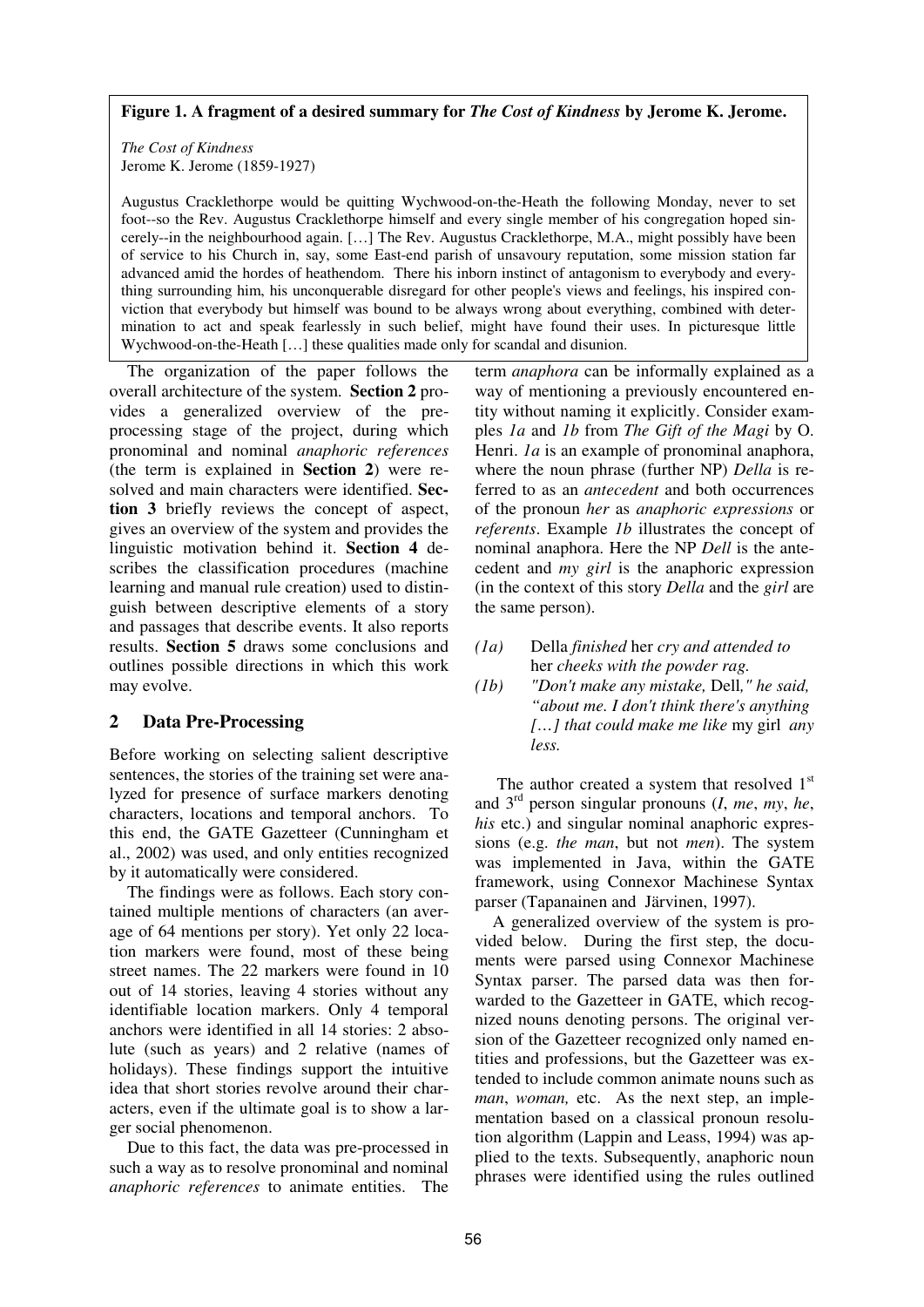in (Poesio and Vieira, 2000). Finally, these anaphoric noun phrases were resolved using a modified version of (Lappin and Leass, 1994), adjusted to finding antecedents of nouns.

| Table 1. Results of anaphora resolution. |     |         |        |         |  |  |
|------------------------------------------|-----|---------|--------|---------|--|--|
| Type of                                  | A11 | Correct | Incor- | Error   |  |  |
| anaphora                                 |     |         | rect   | rate, % |  |  |
| Pronominal                               | 597 | 507     | 90     | 15.07   |  |  |
| Nominal                                  | 152 | 96      | 56     | 36.84   |  |  |
| Both                                     | 749 | 603     | 146    | 19.49   |  |  |
|                                          |     |         |        |         |  |  |

A small-scale evaluation based on 2 short stories revealed results shown in **Table 1**. After resolving anaphoric expressions, characters that are central to the story were selected based on normalized frequency counts.

## **3 Selecting Descriptive Sentences Using Aspectual Information**

## **3.1 Linguistic definition of aspect**

In order to select salient sentences that set out the background of a story, this project relied on the notion of *aspect*. For the purposes of this paper the author uses the term *aspect* to denote the same concept as what (Huddleston and Pullum, 2002) call the *situation type*. Informally, it can be explained as a characteristic of a clause that gives an idea about the temporal flow of an event or state being described.

A general hierarchy of aspectual classification based on (Huddleston and Pullum, 2002) is shown in **Figure 2** with examples for each type. In addition, aspectual type of a clause may be altered by multiplicity, e.g. repetitions. Consider examples *2a* and *2b*.

*(2a) She read a book.*

*(2b) She usually read a book a day. (e.g. She*



*used to read a book a day).*

Example 2*b* is referred to as *serial* situation (Huddleston and Pullum, 2002). It is considered to be a state, even though a single act of reading a book would constitute an event.

Intuitively, stative situations (especially serial ones) are more likely to be associated with descriptions; that is with things that are, or things that were happening for an extended period of time (consider *He was a tall man.* vs. *He opened the window.*).The rest of **Section 3** describes the approach used for identifying single and serial stative clauses and for using them to construct summaries.

## **3.2 Overall system design**

Selection of the salient background sentences was conducted in the following manner. Firstly, the pre-processed data (as outlined in **Section 2**) was parsed using Connexor Machinese Syntax parser. Then, sentences were recursively split into *clauses.* For the purposes of this project a *clause* is defined as a main verb with all its complements, including subject, modifiers and their sub-trees.

Subsequently, two different representations were constructed for each clause: one finegrained and one coarse-grained. The main difference between these two representations was in the number of attributes and in the cardinality of the set of possible values, and not in how much and what kind of information they carried. For instance, the fine-grained dataset had 3 different features with 7 possible values to carry tenserelated information: *tense*, *is\_progressive* and *is\_perfect*, while the coarse-grained dataset carried only one binary feature*, is\_simple\_past\_or\_present*.

Two different approaches for selecting descriptive sentences were tested on each of the representations. The first approach used machine learning techniques, namely C5.0 (Quinlan, 1992) implementation of decision trees. The second approach consisted of applying a set of manually created rules that guided the classification process. Motivation for features used in each dataset is given in **Section 3.3**. Both approaches and preliminary results are discussed in **Sections 4.1 - 4.4**.

The part of the system responsible for selecting descriptive sentences was implemented in Python.

### **3.3 Feature selection: description and motivation**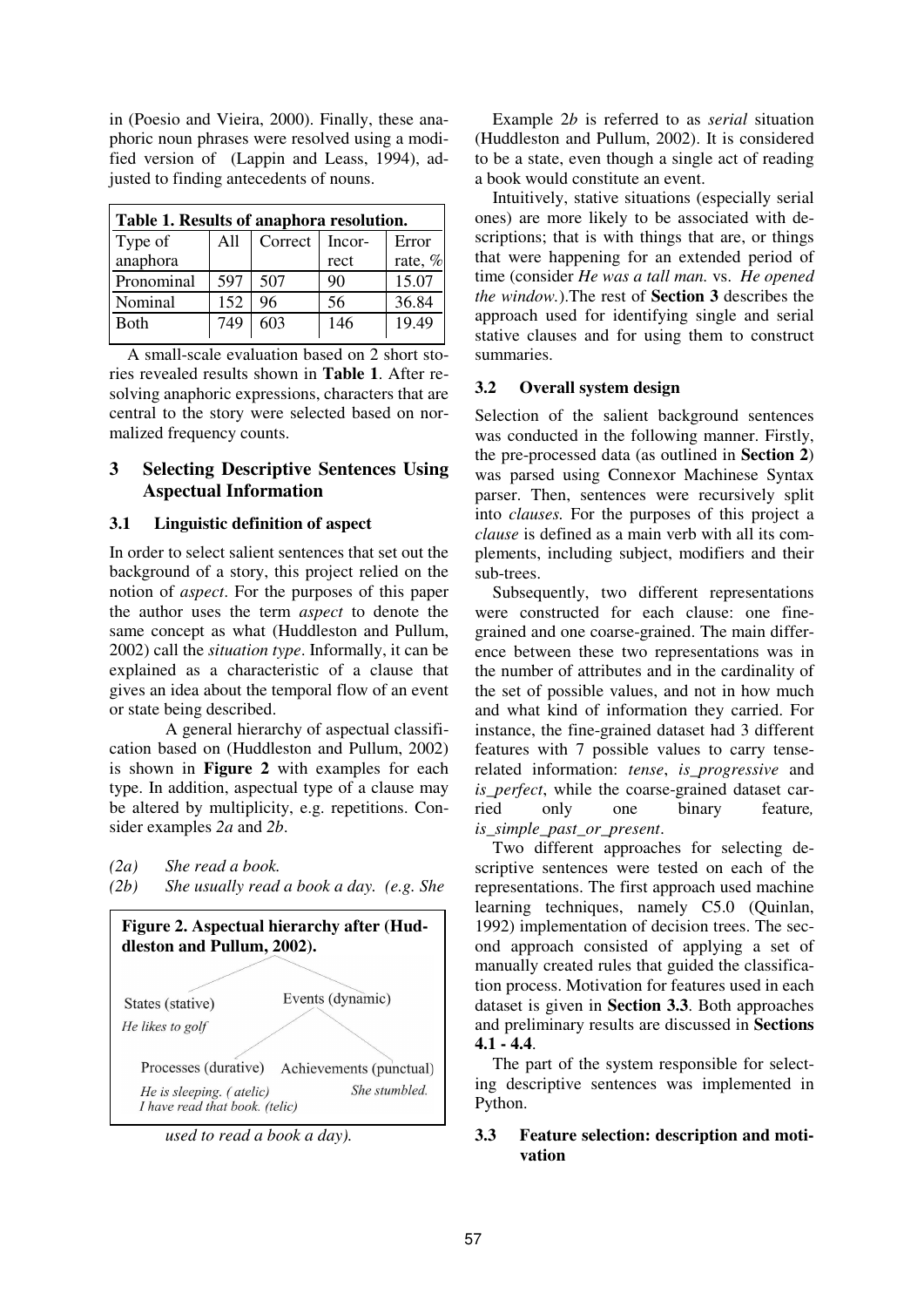| Table 2. Description of the features in both datasets |                               |                 |                        |                                 |  |  |  |
|-------------------------------------------------------|-------------------------------|-----------------|------------------------|---------------------------------|--|--|--|
|                                                       | Fine-grained dataset          |                 | Coarse-grained dataset |                                 |  |  |  |
| Type of features                                      | Number of fea- Number of val- |                 |                        | Number of fea- Number of values |  |  |  |
|                                                       | tures                         | ues             | tures                  |                                 |  |  |  |
| Character-related                                     |                               | 16              |                        |                                 |  |  |  |
| Aspect-related                                        |                               | 92              |                        | 16                              |  |  |  |
| Location-related                                      |                               |                 |                        |                                 |  |  |  |
| Others                                                |                               |                 |                        |                                 |  |  |  |
| All                                                   | 27                            | 12 <sup>1</sup> | 17                     | 30                              |  |  |  |

Features for both representations were selected based on one of the following criteria:

*(Criterion 1) a clause should 'talk' about important things, such as characters or locations*

*(Criterion 2) a clause should contain background descriptions rather then events*

The number of features providing information towards each criterion, as well as the number of possible values, is shown in **Table 2** for both representations.

The attributes contributing towards *Criterion 1* can be divided into *character-related* and *location-related*.

Character-related features were designed so as to help identify sentences that focused on characters, not just mentioned them in passing. These attributes described whether a clause contained a character mention and what its grammatical function was (subject, object, etc.), whether such a mention was modified and what was the position of a parent sentence relative to the sentence where this character was first mentioned (intuitively, earlier mentions of characters are more likely to be descriptive).

Location-related features in both datasets described whether a clause contained a location mention and whether it was embedded in a prepositional phrase (further PP). The rationale behind these attributes is that location mentions are more likely to occur in PPs, such as *from the Arc de Triomphe*, *to the Place de la Concorde.*

In order to meet *Criterion 2* (that is, to select descriptive sentences) a number of aspect-related features were calculated. These features were selected so as to model characteristics of a clause that help determine its aspectual class. The characteristics used were default aspect of the main verb of a clause, tense, temporal expressions, semantic category of a verb, voice and some properties of the direct object. Each of these characteristics is listed below, along with motivation for it, and information about how it was calculated.

It must be mentioned that several researchers looked into determining automatically various semantic properties of verbs, such as (Siegel, 1998; Merlo et al., 2002). Yet these approaches dealt with properties of verbs in general and not with particular usages in the context of concrete sentences.

**Default verbal aspect.** A set of verbs, referred to as *stative* verbs, tends to produce mostly stative clauses. Examples of such verbs include *be*, *like*, *feel*, *love*, *hate* and many others. A common property of such verbs is that they do not readily yield a progressive form (Vendler, 1967; Dowty, 1979). Consider examples *3a* and *3b*.

- *(3a) She is talking. (a dynamic verb* talk*)*
- *(3b) \*She is liking the book. (a stative verb* like*)*

The default aspectual category of a verb was approximated using *Longman Dictionary of Contemporary English* (LDOCE). Verbs marked in LDOCE as not having a progressive form were considered stative and all others – dynamic. This information was expressed in both datasets as 1 binary feature.

**Grammatical tense**. Usually, simple tenses are more likely to be used in stative or habitual situations than progressive or perfect tenses. In fact, it is considered to be a property of stative clauses that they normally do not occur in progressive (Vendler, 1967; Huddleston and Pullum, 2002). Perfect tenses are feasible with stative clauses, yet less frequent. Simple present is only feasible with states and not with events (Huddleston and Pullum, 2002) (see examples *4a* and *4b*).

*(4a) She likes writing.*

*(4b) \*She writes a book. (e.g. now)*

In the fine-grained dataset this information was expressed using 3 features with 7 possible values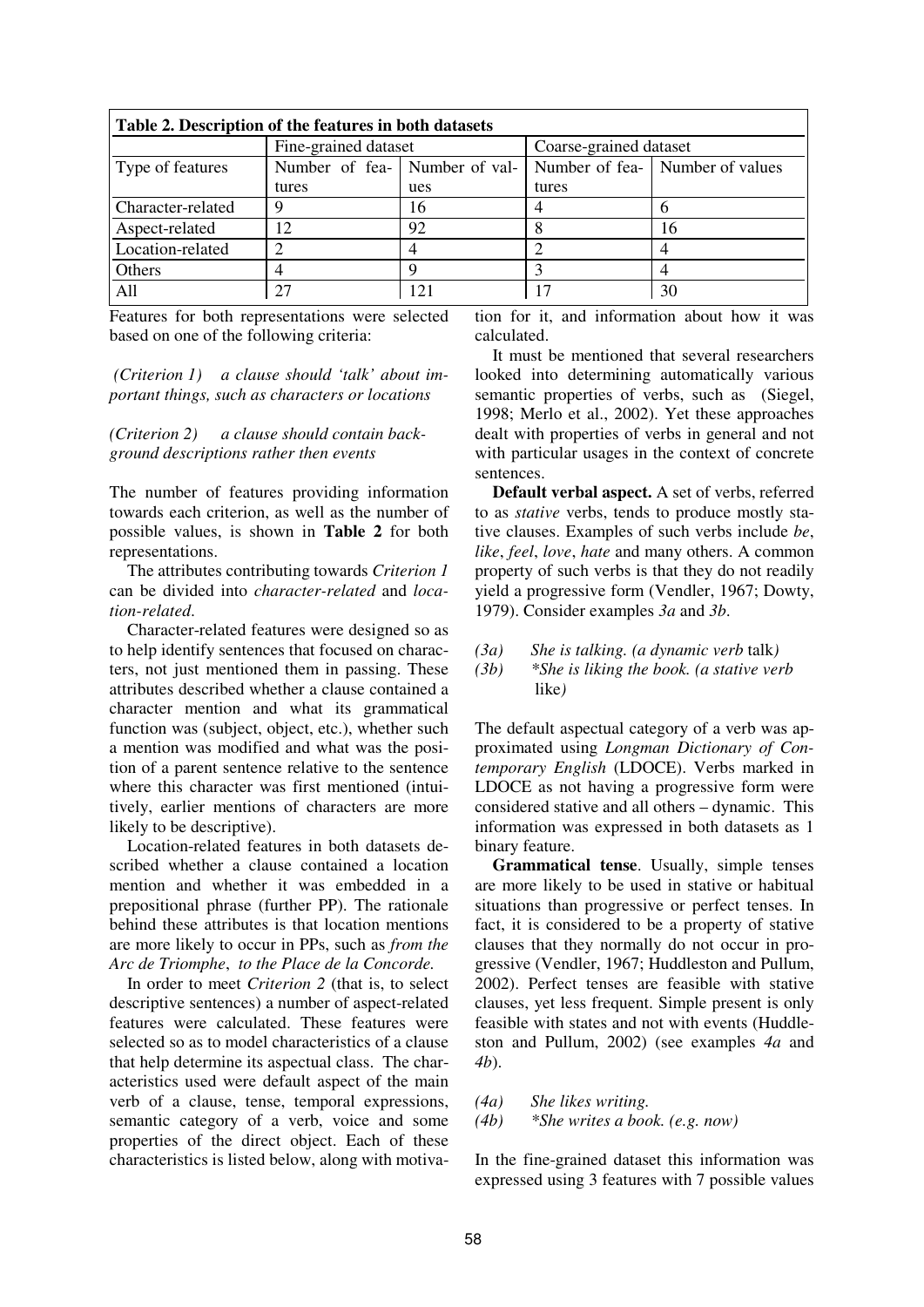(whether a clause is in present, past or future tense, whether it is progressive and whether it is perfective). In the coarse-grained dataset, this information was expressed using 1 binary feature: whether a clause is in simple past or present tense.

**Temporal expressions**. Temporal markers (often referred to as temporal adverbials), such as *usually*, *never*, *suddenly*, *at that moment* and many others are widely employed to mark the aspectual type of a sentence (Dowty, 1982; Harkness, 1987; By, 2002). Such markers provide a wealth of information and often unambiguously signal aspectual type. For example:

*(5a) She read a lot tonight.*

*(5b) She always read a lot. (Or She used to read a lot.)*

Yet, such expressions are not easy to capture automatically. In order to use the information expressed in temporal adverbials, the author analyzed the training data for presence of such expressions and found 295 occurrences in 10 stories. It appears that this set could be reduced to 95 templates in the following manner. For example, the expressions *this year*, *next year*, *that long yea*r could all be reduced to a template <*some\_expression> year*. Each template is characterized by 3 features: type of the temporal expression (location, duration, frequency, enactment) (Harkness, 1987); magnitude (year, day, etc.); and plurality (year vs. years). The finegrained dataset contained 3 such features with 14 possible values (type of expression, its magnitude and plurality). The coarse-grained dataset contained 1 binary feature (whether there was an expression of a long period of time).

**Verbal semantics**. Inherent meaning of a verb also influences the aspectual type of a given clause.

### *(6a) She memorized that book by heart. (an event)*

*(6b) She enjoyed that book. (a state)*

Not surprisingly, this information is very difficult to capture automatically. Hoping to leverage it, the author used semantic categorization of the 3,000 most common English verbs as described in (Levin, 1993). The fine-grained dataset contained a feature with 49 possible values that corresponded to the top-level categories described in (Levin, 1993). The coarse-grained dataset contained 1 binary feature that carried this information. Verbs that belong to more than one category were manually assigned to a single category that best captured their literal meaning.

**Voice.** Usually, clauses in passive voice only occur with events (Siegel, 1998). Both datasets contained 1 binary feature to describe this information.

**Properties of direct object.** For some verbs properties of direct object help determine whether a given clause is stative or dynamic.

- *(7a) She wrote a book. (event)*
- *(7b) She wrote books. (state)*

The fine-grained dataset contained 2 binary features to describe whether direct object is definite or indefinite and whether it is plural. The coarsegrained dataset contained no such information because it appeared that this information was not crucial.

Several additional features were present in both datasets that described overall characteristics of a clause and its parent sentence, such as whether these were affirmative, their index in the text, etc. The fine-grained dataset contained 4 such features with 9 possible values and the coarse-grained dataset contained 3 features with 7 values.

## **4 Experiments**

### **4.1 Experimental setting**

The data used in the experiments consisted of 23 stories split into a training set (14 stories) and a testing set (9 stories). Each clause of every story was annotated by the author of this paper as summary-worthy or not. Therefore, the classification process occurred at the clause-level. Yet, summary construction occurred at the sentencelevel, that is if one clause in a sentence was considered summary-worthy, the whole sentence was also considered summary-worthy. Because of this, results are reported at two levels: clause and sentence. The results at the clause-level are more appropriate to judge the accuracy of the classification process. The results at the sentence level are better suited for giving an idea about how close the produced summaries are to their annotated counterparts.

The training set contained 5,514 clauses and the testing set contained 4,196 clauses. The target compression rate was set at 6% expressed in terms of sentences. This rate was selected because it approximately corresponds to the average compression rate achieved by the annotator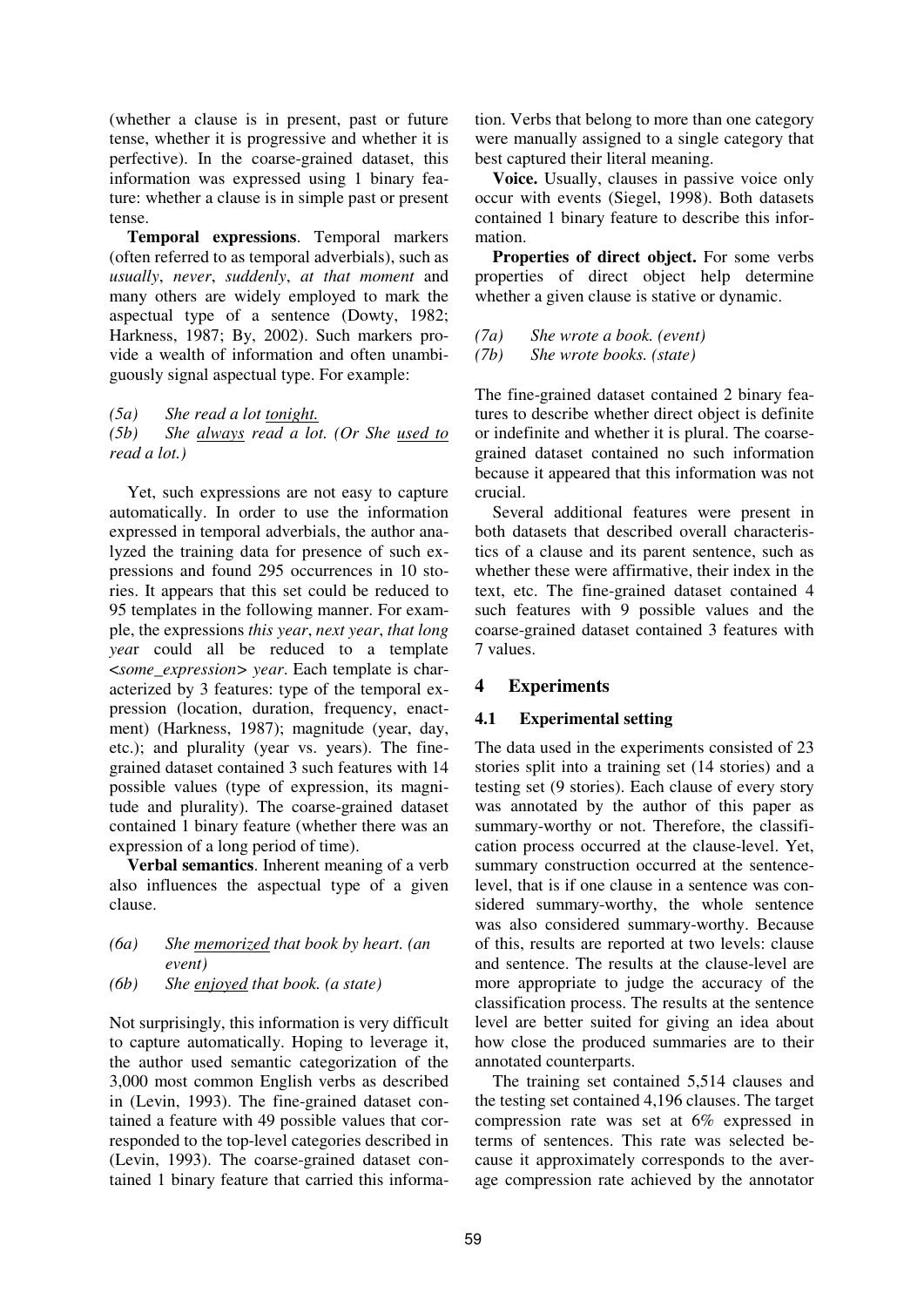(5.62%). The training set consisted of 310 positive examples and 5,204 negative examples, and the testing set included 218 positive and 3,978 negative examples.

Before describing the experiments and discussing results, it is useful to define baselines. The author of this paper is not familiar with any comparable summarization experiments and for this reason was unable to use existing work for comparison. Therefore, a baseline needed to be defined in different terms. To this end, two naïve baselines were computed.

Intuitively, when a person wishes to decide whether to read a certain book or not, he opens it and flips through several pages at the beginning. Imitating this process, a simple lead baseline consisting of the first 6% of the sentences in a story was computed. It is denoted LEAD in **Tables 3** and **4**. The second baseline is a slightly modified version of the lead baseline and it consists of the first 6% of the sentences that contain at least one mention of one of the important characters. It is denoted LEAD CHAR in **Tables 3 and 4**.

#### **4.2 Experiments with the rules**

The first classification procedure consisted of applying a set of manually designed rules to produce descriptive summaries. The rules were designed using the same features that were used for machine learning and that are described in **Section 3.3**.

Two sets of rules were created: one for the fine-grained dataset and another for the coarsegrained dataset. Due to space restrictions it is not possible to reproduce the rules in this paper. Yet, several examples are given in **Figure 4**. (If a rule returns *True*, then a clause is considered to be summary-worthy.)

## **Figure 4. Examples of manually composed rules.**

#### *Rule 1*

**if** a clause contains a character mention as subject or object **and** a temporal expression of type enactment (*ever, never, always*)

# **return True**

*Rule 2*

**if** a clause contains a character mention as subject or object **and** a stative verb

# **return True**

*Rule 3*

**if** a clause is in progressive tense **return False**

The results obtained using these rules are presented in **Table 3**. They are discussed along with the results obtained using machine learning in **Section 4.4.**

#### **4.3 Experiments with machine learning**

As an alternative to rule construction, the author used C5.0 (Quilan, 1992) implementation of decision trees to select descriptive sentences. The algorithm was chosen mainly because of the readability of its output. Both training and testing datasets exhibited a 1:18 class imbalance, which, given a small size of the datasets, needed to be compensated. *Undersampling* (randomly removing instances of the majority class) was applied to both datasets in order to correct class imbalance.

This yielded altogether 4 different datasets (see **Table 4**). For each dataset, the best model was selected using 10-fold cross-validation on the training set. The model was then tested on the testing set and the results are reported in **Table 4**.

| Table 3. Results obtained using rules (summary-worthy class) |        |           |         |                        |       |                      |
|--------------------------------------------------------------|--------|-----------|---------|------------------------|-------|----------------------|
| Dataset                                                      | Level  | Preci-    | Recall, | F-score                | Kappa | Overall error rate,% |
|                                                              |        | sion, $%$ | $\%$    | $\mathcal{C}_{\alpha}$ |       | (both classes)       |
| <b>Baseline LEAD</b>                                         | Clause | 19.92     | 23.39   | 21.52                  | 16.85 | 8.87                 |
| <b>Baseline</b>                                              | Clause | 8.93      | 25.69   | 13.25                  | 6.01  | 17.47                |
| <b>LEAD CHAR</b>                                             |        |           |         |                        |       |                      |
| Fine-grained                                                 | Clause | 34.77     | 40.83   | 37.55                  | 33.84 | 17.73                |
| Coarse-grained                                               | Clause | 32.00     | 47.71   | 38.31                  | 34.21 | 7.98                 |
| <b>Baseline LEAD</b>                                         | Sent.  | 23.57     | 24.18   | 23.87                  | 19.00 | 9.24                 |
| <b>Baseline</b>                                              | Sent.  | 22.93     | 23.53   | 23.23                  | 18.31 | 9.24                 |
| <b>LEAD CHAR</b>                                             |        |           |         |                        |       |                      |
| Fine-grained                                                 | Sent.  | 41.40     | 42.48   | 41.94                  | 38.22 | 6.99                 |
| Coarse-grained                                               | Sent.  | 40.91     | 41.18   | 41.04                  | 37.31 | 7.03                 |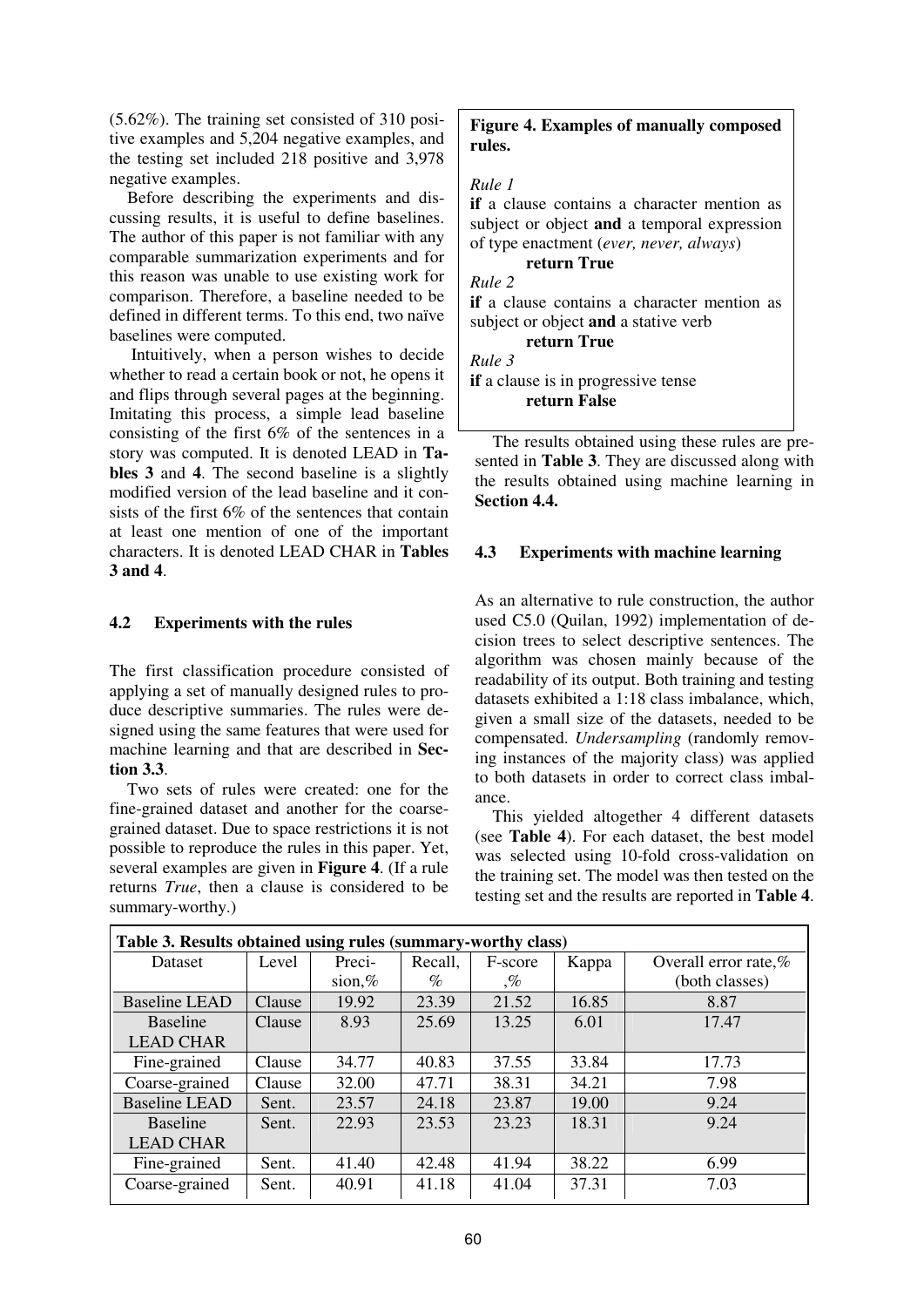### **4.4 Results**

The results displayed in **Tables 3** and **4** show how many clauses (and sentences) selected by the system corresponded to those chosen by the annotator. The columns *Precision, Recall* and *Fscore* show measures for the minority class (summary-worthy). The columns *Overall error rate* and *Kappa* show measures for both classes.

Although modest, the results suggest an improvement over both baselines. Statistical significance of improvements over baselines was tested for  $p = 0.001$  for each dataset-approach. The improvements are significant in all cases.

The columns *F-score* in **Tables 3** and **4** show f-score for the minority class (summary-worthy sentences), which is a measure combining precision and recall for this class. Yet, this measure does not take into account success rate on the negative class. For this reason, Cohen's kappa statistic (Cohen, 1960) was also computed. It measures the overall agreement between the system and the annotator. This measure is shown in the column named *Kappa*.

In order to see what features were the most informative in each dataset, a small experiment was conducted. The author removed one feature at a time from the training set and used the decrease in F-score as a measure of informativeness. The experiment revealed that in the coarsegrained dataset the following features were the most informative: 1) the position of a sentence relative to the first mention of a character; 2) whether a clause contained character mentions; 3) voice and 4) tense. In the fine-grained dataset the findings were similar: 1) presence of a character mention; 2) position of a sentence in the text; 3) voice; and 4) tense were more important than the other features.

It is not easy to interpret these results in any conclusive way at this stage. The main weakness, of course, is that the results are based solely on the annotations of one person while it is generally known that human annotators are likely to exhibit some disagreement. The second issue lies in the fact that given the compression rate of 6%, and the objective that the summary be indicative and not informative, more that one 'good' summary is possible. It would therefore be desirable that the results be evaluated not based on overlap with an annotator (or annotators, for that matter), but on how well they achieve the stated objective.

## **5 Conclusions**

In the immediate future the inconclusiveness of the results will be addressed by means of asking human judges to evaluate the produced summaries. During this process the author hopes to find out how informative the produced summaries are and how well they achieve the stated objective (help readers decide whether a story is potentially interesting to them). The judges will also be asked to annotate their own version of a summary to explore what inter-judge agreement means in the context of fiction summarization.

More remote plans include possibly tackling the problem of summarizing the plot and dealing more closely with the problem of evaluation in the context of fiction summarization.

| Table 4. Results obtained using machine learning (summary-worthy class) |                |        |           |         |          |       |                |
|-------------------------------------------------------------------------|----------------|--------|-----------|---------|----------|-------|----------------|
| Dataset                                                                 | Training data- | Level  | Preci-    | Recall, | F-score, | Kap-  | Overall        |
|                                                                         | set            |        | sion, $%$ | $\%$    | $\%$     | pa    | rate,<br>error |
|                                                                         |                |        |           |         |          |       | $\%$           |
| <b>Baseline LEAD</b>                                                    |                | Clause | 19.92     | 23.39   | 21.52    | 16.85 | 8.87           |
| <b>Baseline</b>                                                         |                | Clause | 8.93      | 25.69   | 13.25    | 6.01  | 17.47          |
| <b>LEAD CHAR</b>                                                        |                |        |           |         |          |       |                |
| Fine-grained                                                            | original       | Clause | 28.81     | 31.19   | 29.96    | 25.96 | 7.58           |
| Fine-grained                                                            | undersampled   | Clause | 39.06     | 45.87   | 42.19    | 38.76 | 6.53           |
| Coarse-grained                                                          | original       | Clause | 34.38     | 30.28   | 32.22    | 28.73 | 6.63           |
| Coarse-grained                                                          | undersampled   | Clause | 28.52     | 33.49   | 30.80    | 26.69 | 7.82           |
| <b>Baseline LEAD</b>                                                    |                | Sent.  | 23.57     | 24.18   | 23.87    | 19.00 | 9.24           |
| <b>Baseline</b>                                                         |                | Sent.  | 22.93     | 23.53   | 23.23    | 18.31 | 9.24           |
| <b>LEAD CHAR</b>                                                        |                |        |           |         |          |       |                |
| Fine-grained                                                            | original       | Sent.  | 38.93     | 37.91   | 38.41    | 34.57 | 7.22           |
| Fine-grained                                                            | undersampled   | Sent.  | 41.4      | 42.48   | 41.94    | 38.22 | 6.99           |
| Coarse-grained                                                          | original       | Sent.  | 42.19     | 35.29   | 38.43    | 34.91 | 6.72           |
| Coarse-grained                                                          | undersampled   | Sent.  | 37.58     | 38.56   | 38.06    | 34.10 | 7.46           |